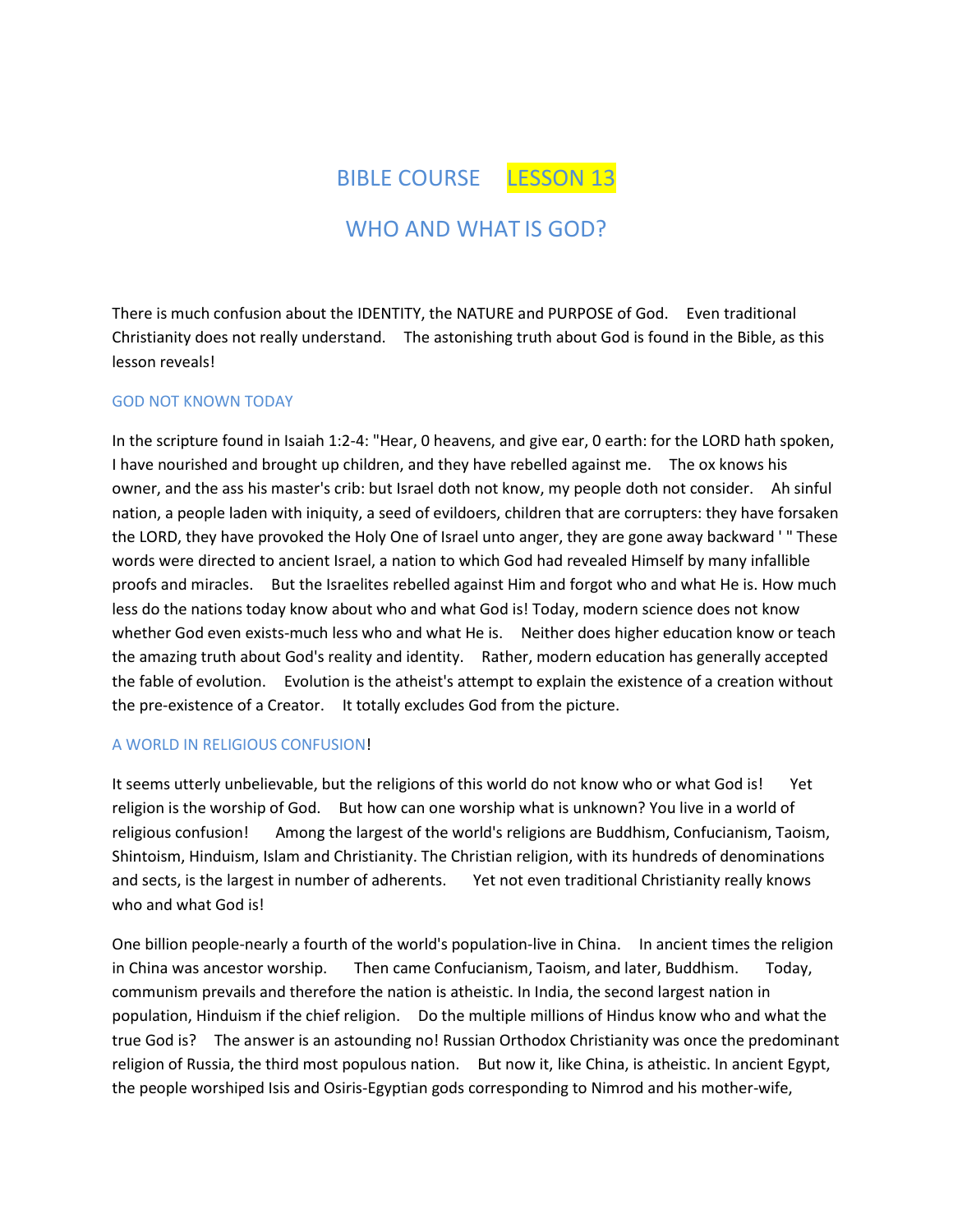Semiramis. The ancient Greeks and Romans had mythological gods such as Jupiter, Hermes, Dionysus, Zeus, Apollo, Diana and many others. But they did not know who and what God is, and neither do their modern-day descendants! There is a church on earth today that knows WHO and WHAT God is! That Church was founded in A.D. 31 by Jesus Christ, and that "little flock" is still in existence today!

## THE "UNKNOWN GOD" REVEALED

In Acts 17:15-34, we are told of the Apostle Paul's stay in the Greek city of Athens, where he preached God's truth. In the first century world, the Athenians were considered to be the intellectuals. One day, some of the Epicurean and Stoic philosophers encountered the Apostle Paul. "What will this babbler say?" queried some in ridicule (Acts 17:18). Others said sarcastically, "He seems to be a setter forth of strange gods." These intellectuals then brought Paul to Areopagus, the supreme educational and religious court of Athens, located on Mars' hill. "May we know," they asked, "what this new doctrine, whereof thou speak, is? For thou bring certain strange things to our ears" (verses 19-20). Here were the world's most scholarly men. And Paul began preaching the truth of God to them.

"Ye men of Athens," said the apostle forthrightly and boldly, "I perceive that in all things ye are too superstitious. For as I passed by, and beheld your [idolatrous] devotions, I found an altar with this inscription, TO THE UNKNOWN GOD. Whom therefore ye ignorantly worship, him declare I unto you. God that made the world and all things therein, seeing that he is Lord of heaven and earth, dwells not in temples made with hands; neither is worshiped with men's hands, as though he needed any thing, seeing he gives to all life, and breath, and all things; and hath made of one blood all nations of men for to dwell on all the face of the earth" (verses 22-26).

WHO is God? He is the Creator, the One who "made the world and all things therein." Creation is the basic proof of God's existence. These Athenian Epicureans and Stoics, like the adherents of many religions today, did not even know that. But what is the real NATURE of the Creator God? Just WHO and WHAT is God? We need a more concrete understanding than to merely say: "the Being who created everything."

Certainly that is the starting point , but there is much more.

Before beginning your study of this all-important subject, be sure to get your Bible so you can look up every verse given in answer to the questions asked in this lesson. This procedure is absolutely essential in your study of the Bible with this course. "Study", said the Apostle Paul, "to show thyself approved unto God" (2 Tim. 2:15). Be sure to "prove all things," as Paul exhorted the Thessalonians ( I Thess. 5:21). Now let's begin this fascinating and revealing study of God's Word.

## GOD IN PREHISTORY

If you were asked where in the Bible can one find the earliest account of the existence of God, you would probably say: "Why, in the very first verse of the Bible, Genesis 1:1, of course." Wouldn't that be right? Wrong!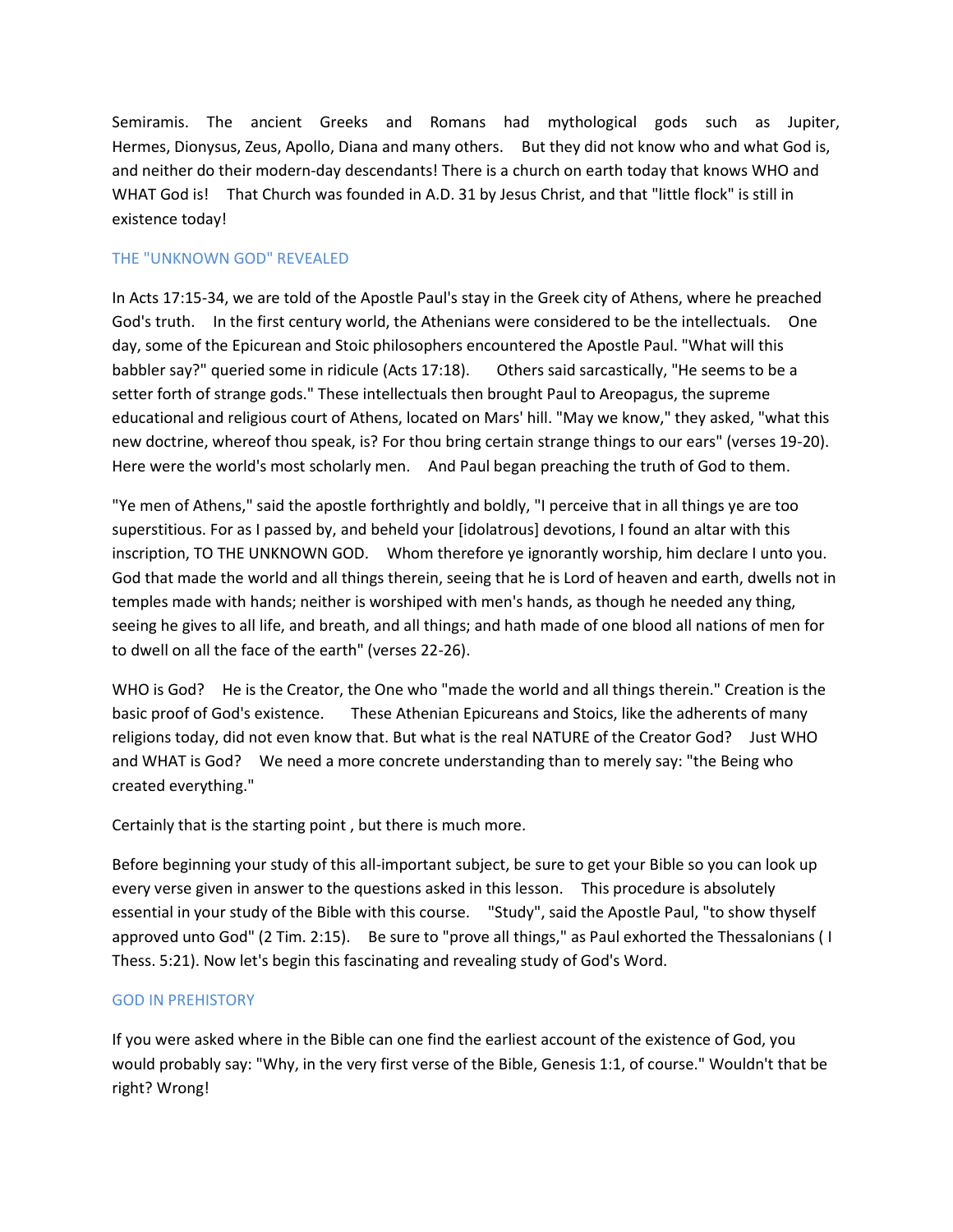Let's begin this study by going back in time into prehistory, before the existence of the material universe.

1. Where, in the time-order of God's existence, is the earliest revelation of WHO and WHAT God is? John 1: 1 -3.

Comment: The Greek word translated into English as "Word" in John 1: 1 is Logos. It means spokesman, or one who speaks, and is the name of a divine Being.

2. Was the Word made flesh? Verse 14. Did He live on earth as a human being Same verse and Matthew 1:23. Is He the only begotten son of God the Father? John 1: 1 once again.

Comment: The Word is a divine Being who was made flesh and blood nearly 2,000 years ago. He became the human Jesus Christ! He was begotten by God who through this very begettal, became His Father.

But at the prehistoric time described in John 1:1, the Word was not yet the Son of God and God was not yet His Father. He was made God's Son later, through being miraculously begotten by God and born of the virgin Mary as a human being.

Jesus' begettal by God the Father was unique in the history of the world. Mary, His mother, was the only virgin who has ever conceived a child whose father was God! In the sense, Jesus is the "only begotten" Son of the Father. So at the prehistoric time described in John 1:1-3, we find revealed the existence only two divine Beings. One is God. And with God is another Being who also is God the One who was later begotten and born as Jesus Christ.

3. Hebrews chapter 7 sheds more light on the pre-existence of Jesus Christ Speaking of Melchizedek, who was "King of righteousness" and "King of Salem" (which later became known as Jerusalem) in the days of Abraham, we are told that He was the High Priest of God Most High. Had Melchizedek also existed from eternity? Heb. 7:3.the risen Jesus Christ our eternal High Priest today? Heb. 6:20; 7:25-27.

Comment: Since Melchizedek was without descent, was "like unto the Son of God," and abides as High Priest forever, and since Jesus Christ is now our eternal High Priest, Melchizedek and Christ (the Word) are one and the same divine Being! Christ, when He was the Word, was an immortal Being who had always existed. There had never been a time when he did not exist-He was literally without "beginning of days." He was then "like" the Son of God, but He was not yet the Son of God. He was God, along with God who became the Father. Both members of the God Family have existed eternally (Ps. 90:2; Heb. 1:8,10-12; I Tim 1: 17). It is impossible for our finite human minds to understand how these Beings could have always existed, but neither can we really understand what electricity is. Yet we know electricity exists and is very real!

4. Exactly why did the Word-the second member of the God Family- become a flesh-and-blood human being? John 3:16; Rom. 5:6-10; Heb. 2:9-10.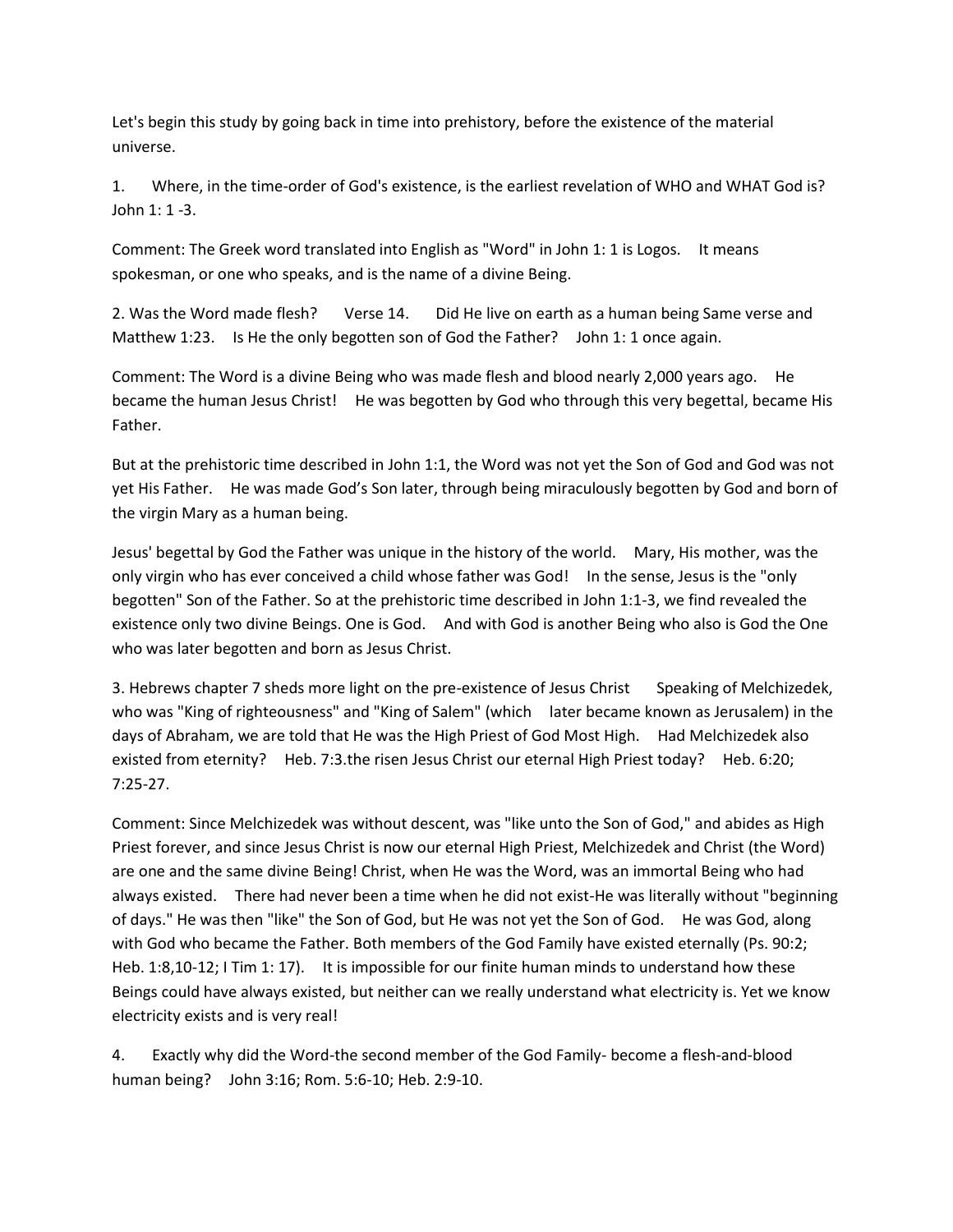Comment: Jesus was both human and divine. God was His Father and Mary was His mother. He was both the "Son of God" and the "son of man." He was born of the virgin Mary so that, as a human, he could die for the sins of all mankind.

As the Son of God and as the Creator of the entire universe and all of mankind (John 1:3; Eph. 3:9), Christ's life was worth more than all other human lives combined! Therefore, He could pay the death penalty of sin for the entire human race, so that others could receive God's Spirit and ultimately be born into the Family of God and become Christ's younger brothers (Rom. 8:29; Heb. 2:11).

# WHAT DOES GOD LOOK LIKE?

1. In whose image and likeness did God made man? Gen. 1:26. Can we therefore conclude that both members of the God Family look like a man? Same verse.

Comment: We know what form and shape a man has. Since Adam was created in the "image" of God, after His "likeness," God therefore has the form and shape of a man. The Bible reveals that God has a face, torso, arms, legs, hands, fingers, feet and toes.

2. Recall that the Word of the God Family became flesh and blood and lived on the earth. Did Jesus look so much like other men in His community that He had to be specially pointed out to be identified? Matt. 26:47-49.

3. Whom did Jesus tell Philip that the Father in heaven looked like? John 14:9.

4. Even though God the Father looks like a man, what is He composed of? John 4:24. Is He therefore invisible to human eyes? I Tim. 1: 17.

5. Are the Father's and Christ's appearances described as glorious? John 17:5. What does Jesus, after His resurrection and restoration to former glory, look like? Rev. 1:13-18.

Comment: If we could see both God the Father and Christ the Son as they appear today in their glorified state in heaven, their faces would be as bright as the SUN in full strength! Their eyes would be like flames of fire, their feet like burnished brass and their hair as white as snow!

# GOD IS A FAMILY, NOT A LIMITED "TRINITY"

We have learned that two Supreme Beings-God and the Word-have always existed. But what about the generally accepted Trinity doctrine of traditional Christianity? According to this teaching, God is composed of three divine Beings: the Father, Son and Holy Spirit.

Do you know how the Trinity concept entered the Christian-professing world? It most emphatically did not come from the Bible!

We read in Revelation 12:9 that all nations have been deceived by Satan the devil. It seems incredible that Satan not only could have deceived the whole world, but also "Christianity"-the very religion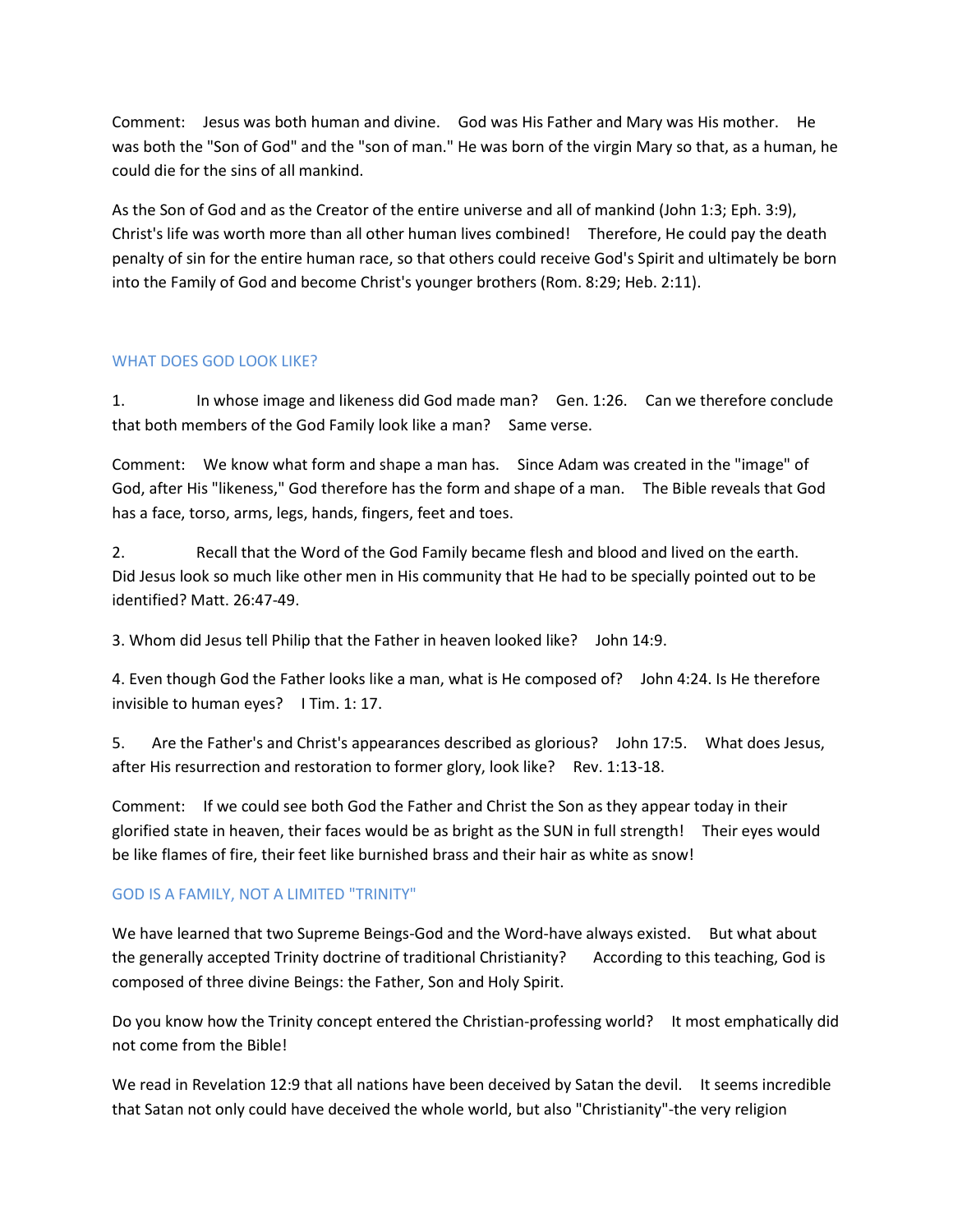bearing Christ's name and claiming to be His religion. Yet. paradoxically, Satan did! How did he introduce the false doctrine of the Trinity? Satan's deception was accomplished through a great false church, which was started in A.D. 33 by a man named Simon, who is mentioned in the eighth chapter of Acts. Simon was the leader of the pagan Babylonian mystery religion in Samaria. Two years after Jesus Christ founded the Church of God, the deacon Philip, who later became an evangelist, went to Samaria and preached Christ's Gospel there. Simon, a sorcerer who had bewitched the people of that region, came with the crowd to hear what Philip had to say.

1. Did all the people of Samaria follow Simon? Acts 8:9-1 1. Had he deceived them into believing he was a man of God? Verse 10.

2. But when these same people believed Philip, who was preaching Christ and the Kingdom of God, were they baptized? Acts 8:12. Was Simon also baptized? Verse 13.

3. When the apostles Peter and John came to Samaria to lay hands on the newly baptized for the receiving of the Holy Spirit, did Simon try to buy from them what he thought was the power to impart the Spirit of God? Acts 8:18-19. Did Peter recognize that although Simon had been baptized along with a number of others, his attitude was totally wrong, and that he only desired to gain more power and further exalt himself in the eyes of the people? Verses 20-23.

Comment: Peter strongly rebuked Simon for his evil intentions. But Simon refused to repent, as indicated by his merely asking Peter to pray for him (verse 24). Desiring to exalt himself among the people, Simon proclaimed himself an apostle. appropriated the name of Christ and began calling his pagan Babylonian mystery religion "Christianity" He accepted the doctrine of "grace" for the forgiveness of sin (which the pagan religions had never taught), but then turned grace into license to disobey God (Jude 4). He planned to turn his pagan religion, now under the name "Christianity," into a universal religion, and to use this as a means of eventually gaining political rule of the world! Simon's religion grew rapidly. About 20 years later, the Apostle Paul indicates that much of the Middle East had turned from the true Gospel to a clever counterfeit ! (Galatians 1:6-7). But how did the Trinity doctrine become stamped upon the counterfeit Christianity started by Simon? In A.D. 325, the Roman Emperor Constantine called the Nicene Council to settle several religious controversies, which included arguments about belief in a Trinity. Constantine was not then yet a "Christian," but as political ruler he assumed control of the church. The religious council approved the Trinity doctrine. Constantine then made this teaching law throughout the empire. But he was not able to make it the TRUTH! The word "trinity" is not found anywhere in the Bible. That is because God is not a Trinity!

Recall from our studies with Lesson 8 that the false doctrine of the Trinity was further promoted by the addition of uninspired wording to I John 5:7-8. Those words were a by editors to the Latin Vulgate translation probably in the early fourth century.

There is a definite reason why Satan, the arch deceiver, wanted this false doctrine introduced into this world's Christianity. The Trinity doctrine is his clever attempt to completely do away with the heart and core of the Gospel Jesus Christ preached "Gospel of the Kingdom of God." It limits the number of members of the God Kingdom or Family to only three-with no possibility of expansion! Jesus' Gospel is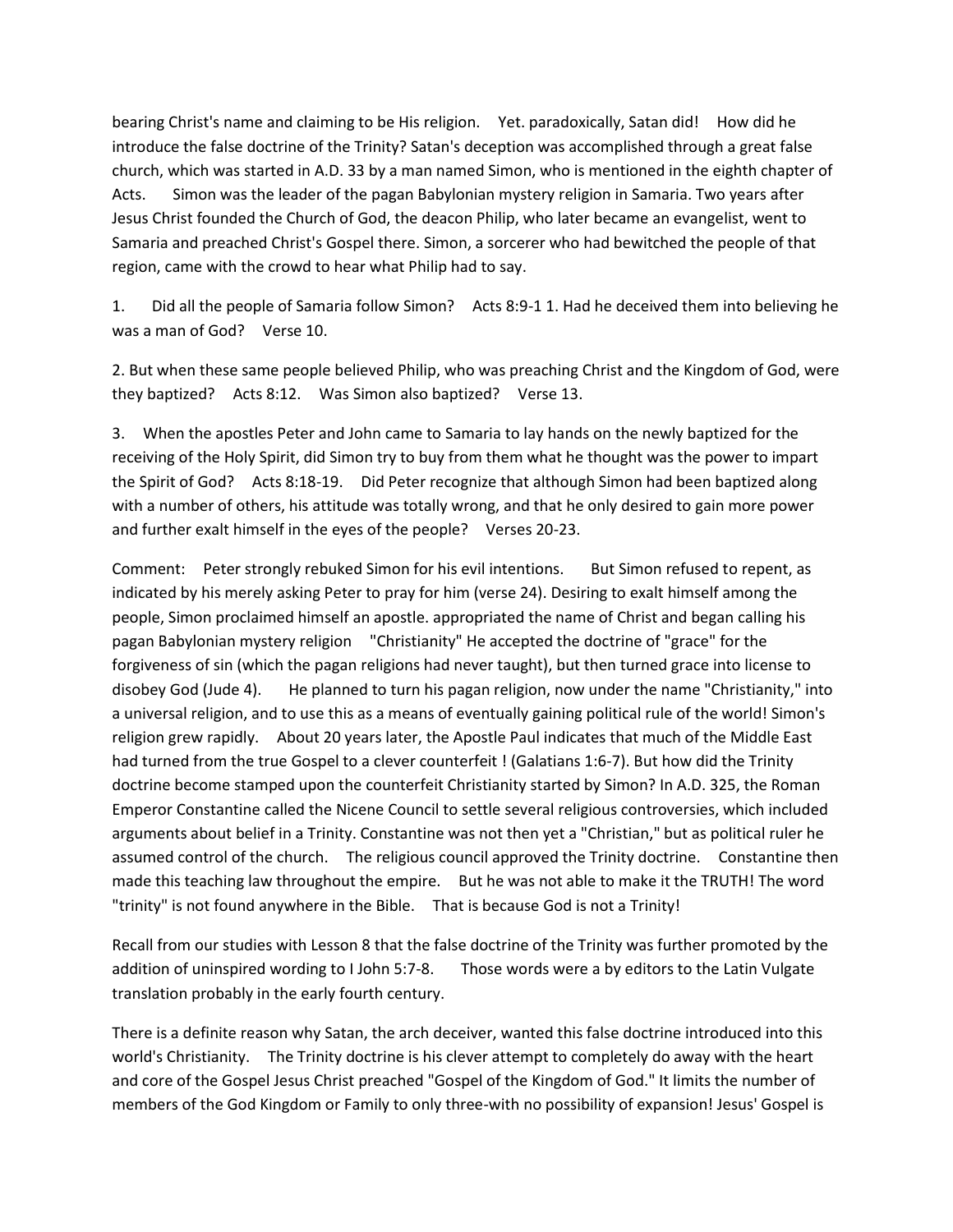the message He brought to mankind from God the Father-the news of the Kingdom or Family of God coming to rule the earth. That is the one above all else Satan wants to hide from the eyes of man' Through the Trinity doctrine, as well as other false doctrines, Satan has thoroughly deceived traditional Christianity, believe it or not! Notice the candid admission of one world famous evangelist who teaches the doctrine: "When I first began to study the Bible years ago, the doctrine of the Trinity was one of the most complex problems I had to encounter. I have never fully resolved it, for it contains an aspect of mystery... To explain and illustrate the Trinity is one of the most difficult assignments." The reason it is so difficult is because it simply is not true!

# 4. Does Genesis 1:1 speak of one God?

Comment: "in the beginning God..." was written by Moses in the Hebrew language. The English word "God" is translated from the Hebrew word Elohim-a plural noun. It, like the words "family," "team" and "church", denotes more than one component forming a whole. God is NOT a Trinity. God is a Family composed of the TWO Personages mentioned in John 1:1. However, the God Family will not always be composed of only two divine Beings. God is in the process of expanding His divine Family! Many thousands have already been begotten by God's Spirit, and will soon be born into His Family (either by a resurrection from the dead or an instantaneous change to immortality) at the return of Jesus Christ. Still later, thousands of millions will eventually be born into the Family of God!

Jesus Christ, by His resurrection, was born a divine Son of God (Rom. 1:4). But He is only the firstborn of MANY BRETHREN who will also be born into the God Family (Rom. 8:29). God the Father is the divine Father of the GOD Family, and when we who are now the Spirit-begotten sons of God are BORN into His divine Family at Christ's return, we shall be like God (I John 3:2), for we shall then be the Spirit-born Sons of God!

# GOD IS THE CREATOR

1. Did God create all things by Jesus Christ (the Word)? John 1:3; Eph. 3:9; Col. 1:15-17; Heb. 1:2, 10.

2. How did the Word create the universe and everything that exists? Ps. 33:6-9; 148:1-5; 104:30; Gen. 1:1-3. Does God the Father, as the Supreme Creator, tell Christ what to do? John 8:28-29. And does Christ always obey? Same verses.

Comment: Christ at all times does what His Father tells Him to do. When creating all things, He spoke, as the workman, and the Holy Spirit was the power through which all that Jesus commanded was accomplished.

3. But matter-the earth, stars and galaxies-was not the first thing God created. What does the Bible reveal was created before the material universe? Job 38:4-7.

Comment: In verse 7 the biblical terms "morning stars" and "sons of God" refer to angels. Notice that Revelation 12:4-9 speaks figuratively of the angels who followed Satan in his rebellion as the "stars of heaven." In Isaiah 14:12, we learn that Satan, before he sinned, is referred to as "Lucifer, son of the morning" or "Day Star" (see margin of most Bibles).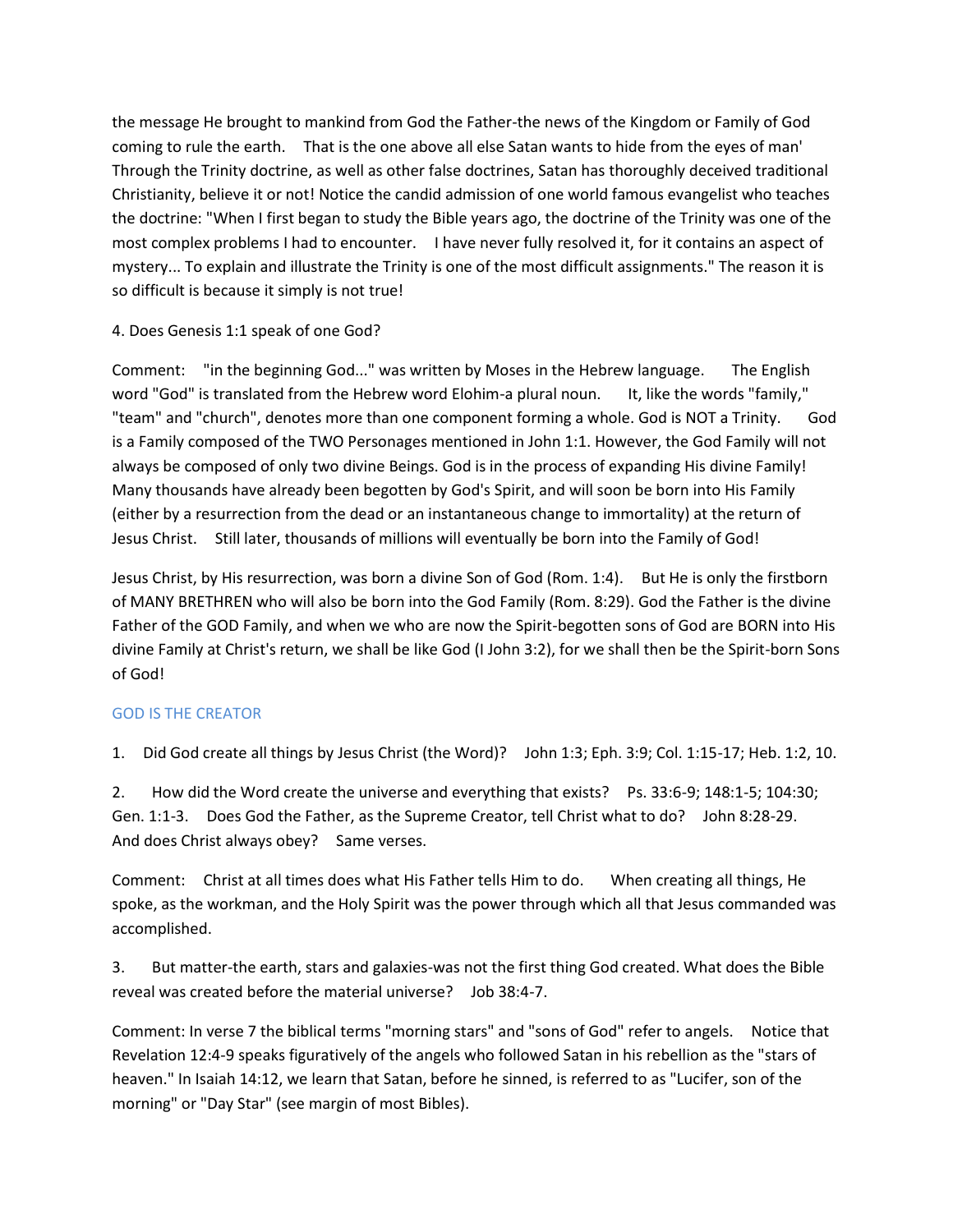In Job 1:6 we read that when the "sons of God" (angels) presented themselves to God, Satan came among them. Angels here are referred to as "sons of God" only in the sense that God is their Creator. There is no father-son relationship as Jesus has with God the Father. Angels were not begotten and born of God, as was Jesus (Heb. 1:5)-they were created. Angels are individually created beings. They can never be begotten by God the Father through His Holy Spirit or be born into His Family as humans can. (Recall that the subjects of spiritual begettal and birth have been thoroughly explained in previous lessons.) But angels shall forever remain the "sons of God" in the sense that God created each angel a separate, spirit being.

And so we find that the angels, who had been created previously, were shouting for joy at the creation of the earth. How many angels God created and how long ago, He does not reveal. The next lesson will reveal much more about the creation, purpose and activities of the angels.

4. Was the entire material universe created at the same time as the earth? Genesis. 1:1.

Comment: Genesis 1:1 speaks of God creating the heavens and the earth. In the Authorized (King James) Version, the singular form of the word "heaven" is used. But other translations render the original Hebrew in the plural form-"heavens"-implying that the entire material universe was created simultaneously with the earth.

#### A PERFECT CREATION BECOMES RUINED!

We have learned that the two all-powerful, divine Beings, composing the nucleus of the God Family, created the entire universe, including man. Just as human beings think, plan and design before starting to build or construct, so these two Super-beings thought, planned and designed the entire creation.

 The angels whom God created were so filled with joy and happiness that they "sang together" and "shouted for joy" when the earth was created (Job 38:7)

1 . In addition to the creation of angels, the earth and the heavens, did God also create all kinds of administration? Col. 1:16.

2. Did the beautiful and majestic earth become waste and empty, chaotic and in confusion as a result of Lucifer's sin? Gen. 1:2.

Comment: The Hebrew words for "without form and void" are tohu and bohu, which mean "chaotic and in confusion," "waste and empty."

The words tohu and bohu are also used in Jeremiah 4:23, Isaiah 24:10 and Isaiah 34:1 1. In each of these scriptures the condition of chaos and confusion was a result of sin.

3. In Genesis 1:2 we find the earth in chaos and confusion. Is that the way God created it? Isaiah. 45:18.

Comment: The Hebrew word translated "in vain" in Isaiah 45:18 is tohu. This is the identical word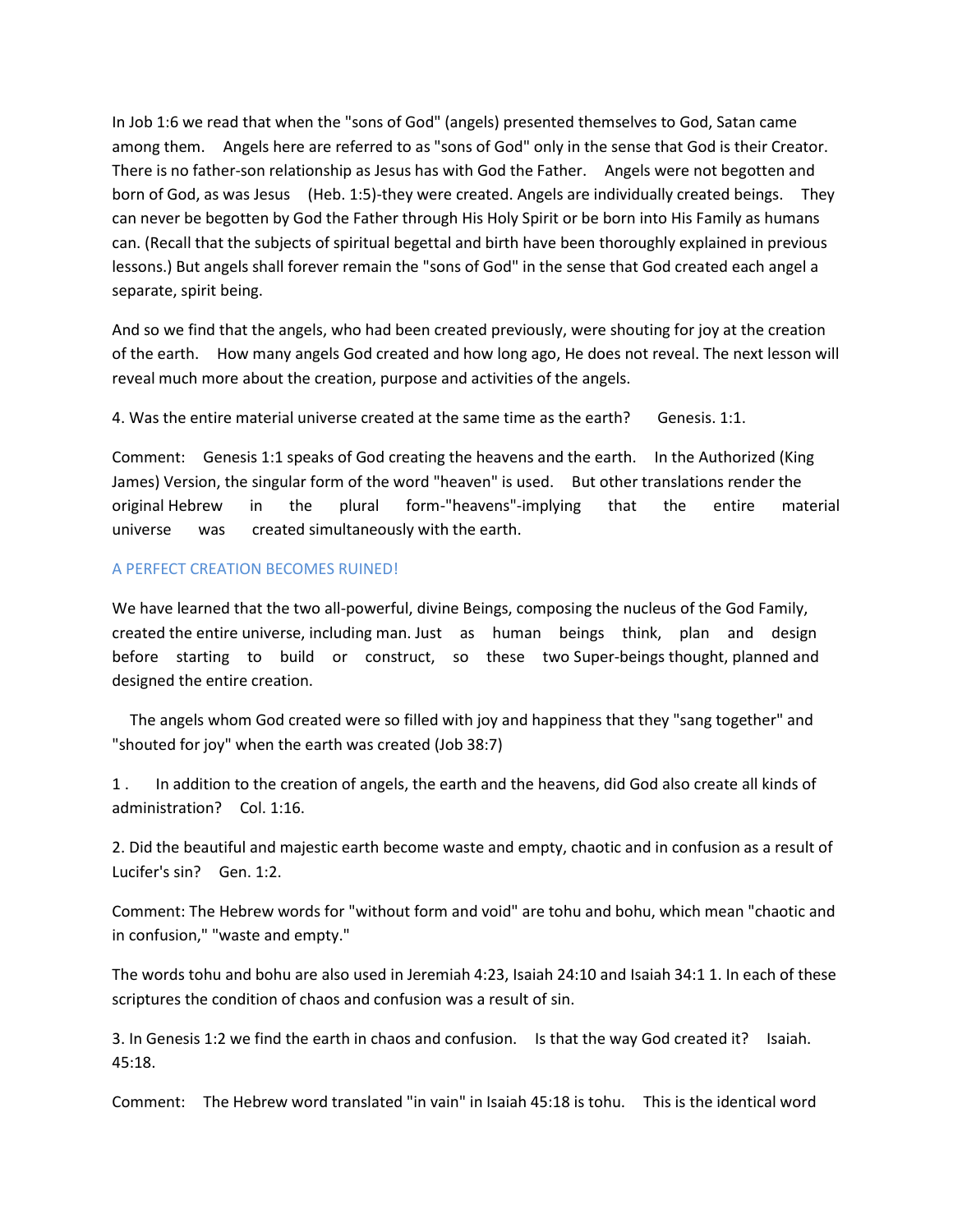used in Genesis 1:2, meaning confusion, emptiness or waste-in this case a result of rebellion against God's government and His Law. In Isaiah 45:18 we have the plain statement that God created the earth NOT "tohu', that is NOT in confusion, NOT in disorder. But in Genesis 1:2, the earth "was," or the earth became -as it ought to be translated-chaotic and in confusion!

4. What does Genesis 19:26 tell us that further proves the earth became different from what it was when originally created by God?

Comment: The same Hebrew word translated "was" in Genesis 1:2 is translated "became" in Genesis 19:26. There it clearly refers to a changed condition. So the word "was" in Genesis 1:2 denotes a condition that was different from a former condition. In other words, the earth "become" something it had not always been before. The Rotherham translation of Genesis 1:2 reads as follows: "Now the earth had become waste and wild '" It hadn't always been that way!

God did not create the earth in a state of confusion, topsy-turvy and chaotic. I Corinthians 14:33 states that "God is not the author of confusion." But the devil is ! God is the author of peace, of order and of law. God would not have created the earth in disorder, chaos and in confusion just to straighten it out. That doesn't make sense!

5. After the destruction of the earth's surface resulting from the sin of the fallen angels, did God then recreate the surface of the earth and make it habitable for plant, animal and human life? Ps. 104:30. Also read the entire first chapter of Genesis, noticing especially verse 26.

Comment: After Lucifer's rebellion caused the ruination of a perfect earth, God set out to renew the surface of the earth, making it a place fit for human life. God then undertook the most stupendous creation of all-that of reproducing Himself through human beings! The ultimate creation of God Beings as members of His divine Family, superior to angels, will be the crowning pinnacle of God's creative power-the zenith of all divine accomplishment! God producing Himself is a project so transcendently and incredibly awesome it is hard for the human mind to grasp. The great God-who is self-existent, before all else, Creator of all else-is in the process of reproducing Himself, creating what will ultimately be millions of others like Himself. God's Sons will each be divine, powerful and perfect in character-each by his own free choice perfectly likeminded with the Father, having so set himself that he will not-cannot-sin! (I John 3:9). To accomplish this incredibly awesome feat, God first made man from the dust of the ground in His own "likeness". This was so that humans, upon God's call to repentance and begetal by the Holy Spirit, could begin to develop the character of God while still flesh and blood. Then, at the resurrection, they will be changed to immortality and given powerful spirit-composed bodies like that of the Creator God Himself!

6. After God's plan for humanity is complete, will He then create new heavens and a new earth? Isaiah. 65:17; Rev. 21:1-5.

Comment: The chaos caused by Lucifer's rebellion can be seen throughout our solar system. Apparently the rest of our galaxy and the entire universe have been affected as well. But God will one day make all things new! In the meantime, God has made the earth a habitable place for man. Yet, He has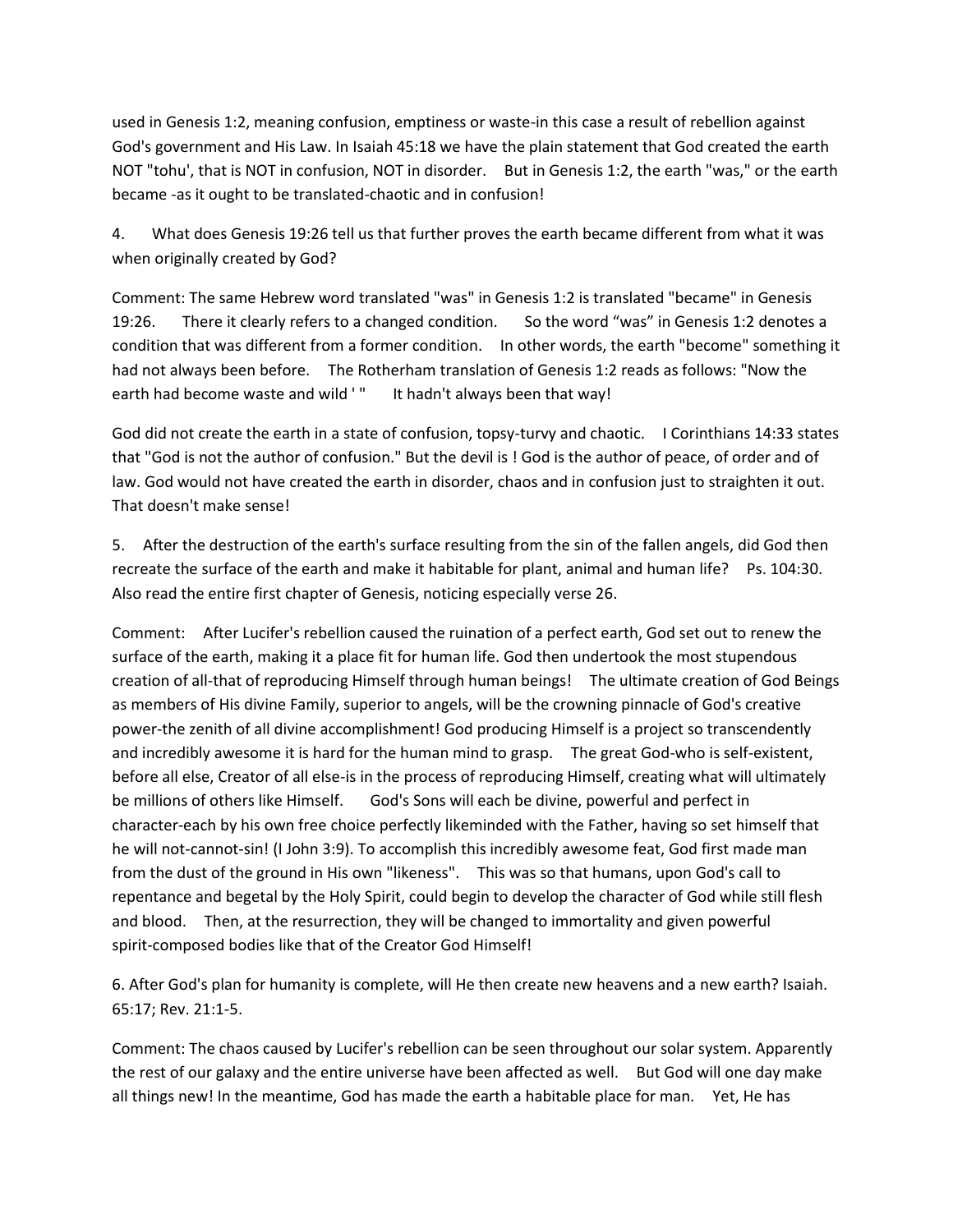allowed the devastation, clearly visible on other planets (as evidenced by photos of pockmarked landscapes taken by deep space probes) and in space debris, to remain as mute testimony to the results of SIN-of going contrary to God's government and His way of life.

7. Did Isaiah clearly indicate that the government of God will expand not only on the earth, but eventually to other parts of our galaxy and even throughout the universe? Isaiah. 9:6-7.

Comment: God promises there will be no end to the increase of His government! Peace, harmony, happiness and eternal joy will spread throughout the universe. But only those who develop God's righteous character and are born into His divine Family will become part of His government, prophesied to soon be restored on this earth.

#### DUALITY PRINCIPLE IN CREATION

1. When Jesus Christ returns to earth, will He restore all things, including the government and Law of God over all the world? Acts 3:20-21; Isaiah. 2:2-3; 11:9.

Comment: The government of God leads those under it into God's way of life, which is the way of His Law. It is the way that develops righteous, holy and perfect character. It is the way that produces peace, harmony, happiness, joy and abundance. It is the way of love. Therefore the government of God must, and will, be restored on earth! That is uppermost in God's mind.

2.What was the first step in God's plan to restore His government on the earth? Turn to and read Genesis 1:26 once again.

Comment: God created man to have rule over the earth. God's purpose in creating man was to:

1) restore the government of God upon the earth;

2) complete the physical creation of earth, which the evil angels had turned to ruin because of the war in heaven;

3) in the process, complete the creation of man by developing righteous spiritual character in him ;and

4) establish the Kingdom of God, which will become composed of countless divine God Beings, who will eventually finish the creation of the vast universe.

This supreme purpose required that man reject Satan's way and embrace God's way of love, based on God's spiritual Law. It required that man first be made of matter so that if he was led into Satan's way he could be changed-"converted" to God's way of love through repentance, baptism and the receiving of the Holy Spirit. Because physical matter is constantly changing and therefore capable of further change.

After creating Adam and Eve, their Maker-who is the Source of all wisdom and knowledge-instructed them in the government and Law of God. (The account in Genesis chapter 2 reveals only a very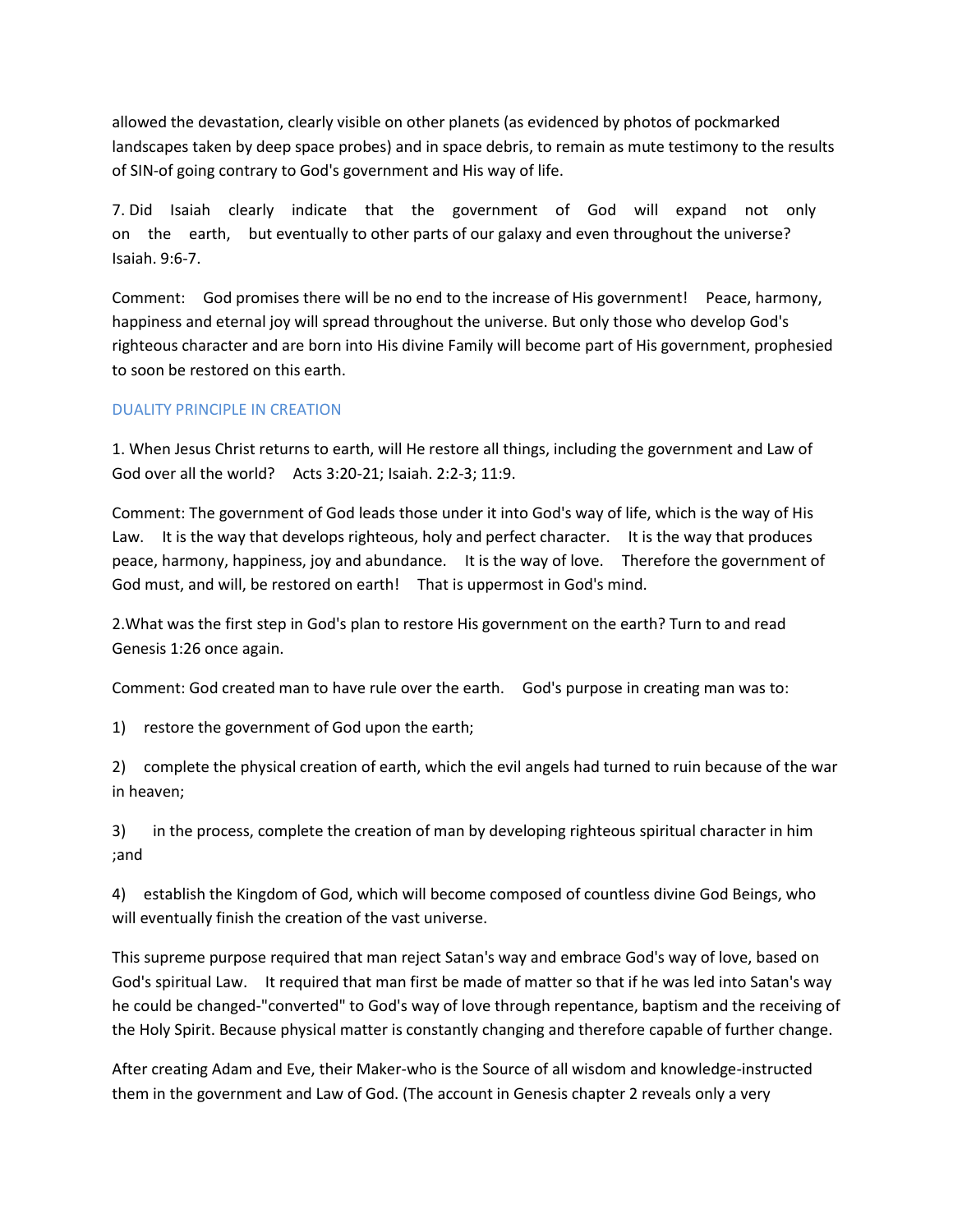condensed summary of God's instruction.) Satan was restrained from any contact with them until God first had taught them what they needed to know.

3.What was some of the most important knowledge God revealed to Adam and Eve? Gen. 2:8-9, 15-17.

Comment: In the gloriously beautiful Garden of Eden, in which God placed Adam and Eve, were two trees with great symbolic meaning. One was the "tree of life." Taking its fruit, freely offered by God, symbolized obedience and faithfulness to God's Law of outgoing love. Partaking of its fruit also symbolized receiving the gift of God's Holy Spirit, which spiritually begets one into God's Family. Spiritual understanding would also be granted through the Holy Spirit.

The other tree with great symbolic meaning was the "tree of the knowledge of good and evil ' " Taking its fruit would be taking to themselves the knowledge of what is good and what is evil-of deciding for themselves what is right and what is wrong. This, of course, meant the rejection of God's Law, which defines right and wrong. And this would result in death!

4. Did Adam, the first man, qualify to replace Satan as earth's ruler? Gen. 3:1-6, 17-19, 22-24.

Comment: The glorious archangel Lucifer, as God originally created him, was the pinnacle of God's creative power in a single being. Few today remotely realize Satan's great power, now turned to cunning deception.

The wily devil got to Adam through his wife, Eve. He did not say, "Choose my way." Appearing to her as a serpent, he said, "Choose your own way' " cleverly deceiving her. Adam, who was not deceived, nevertheless chose to follow Satan's way also. And mankind ever after has followed the way of Satan. Adam thus failed to restore God's government and failed to replace Satan as a ruler of the world.

But God is now in the process, as understood by the duality principle of creation, of creating more God Beings for His Family. God realized that if a third of the angels could choose the way that resulted in evil character, it left Him and the other member of the God Family as the only Beings in existence who could be relied upon to never deviate from His government and His Law-His way of life.

God realized He needed thousands of millions of perfect and righteous beings, ruled by His government, to complete in beauty, majesty and glory not only the other planets of our solar system, but also of our Milky Way galaxy, and the countless other galaxies of the vast, limitless universe. So, about 4,000 years after Adam's sin, came the next phase of God's awesome purpose of reproducing Himself into billions of God Beings!

5. Notice now the duality principle with regard to Jesus Christ. How is Jesus referred to in 1 Corinthians 15:45?

Comment: The "first" Adam was the first man, created by God from the dust of the ground. The second or "last Adam" was Jesus, who also was made flesh and blood, but who became an immortal being by a resurrection, thus completing in Himself the second phase-the spiritual phase-of God's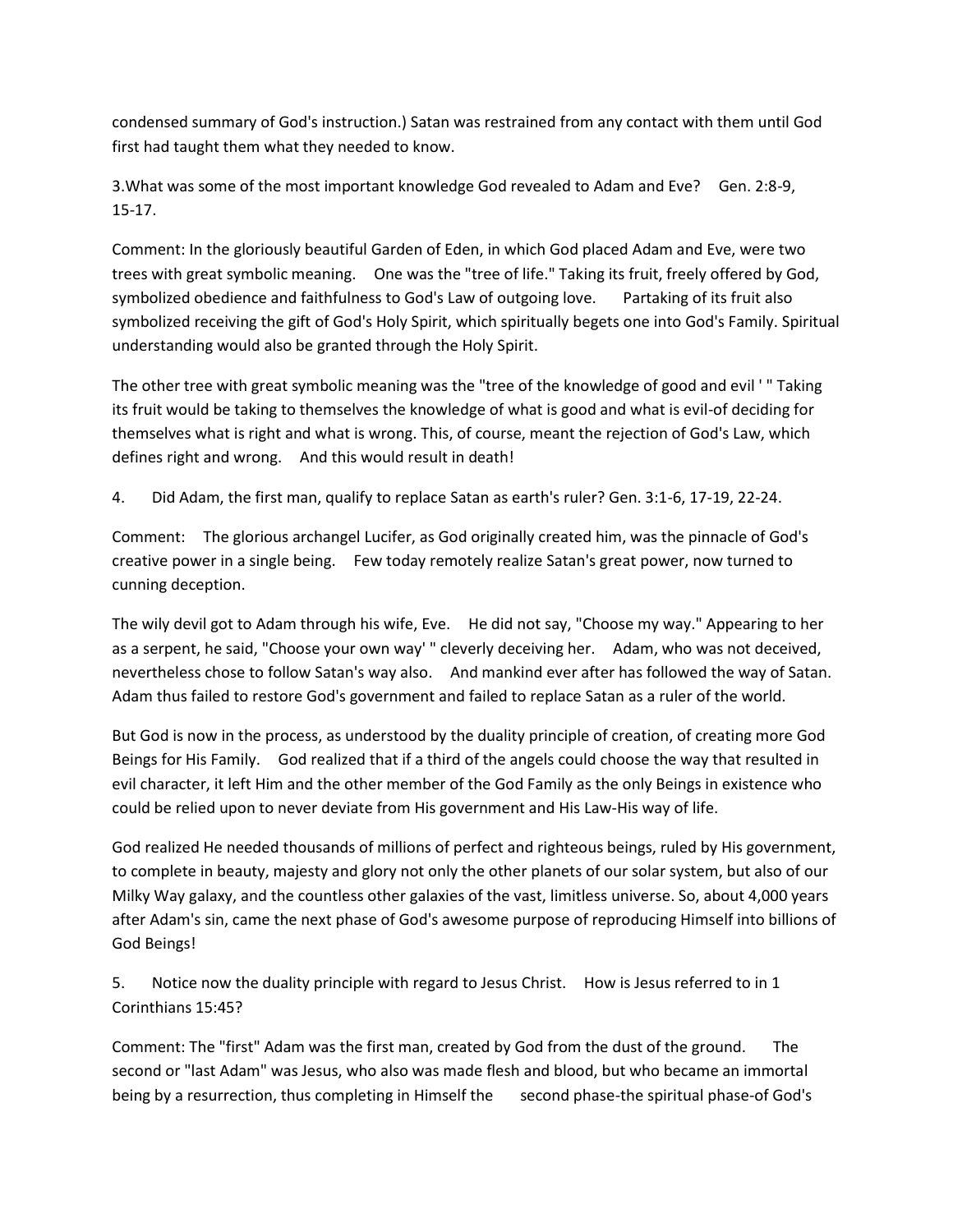creation of mankind. In God's Master Plan for His spiritual creation of mankind, it had been determined by God and the Word that the Word would in due time divest Himself of His supreme glory and be born as the human Jesus Christ. This would make possible the spiritual phase of the creation of man-God reproducing Himself- God creating in man His very own holy, righteous and perfect character! What a marvellous plan for the ultimate in creative accomplishment How great is our God in mind, purpose, planning, designing as well as creating-from the tiniest germ to the greatest sun, and ultimately, other God Beings! The incredible human potential is that the great majestic God is, in man reproducing Himself. Man can literally be born into the God Family!

6. Did Jesus Christ, the second Adam, qualify to replace Satan and restore God's government on earth? Matt. 4:1 -11; 28:18.

Comment: Christ qualified to be the Supreme King over all the earth by overcoming Satan's way and obeying God perfectly. He will depose Satan and restore God's government when He returns. But in the meantime, He is acting as our High Priest, helping us to qualify as with Him-helping us to resist Satan and to build righteous character in preparation for our future spiritual birth into the God Family.

7. How did Jesus speak of this spiritual birth? John 3:3-8.

Comment: Once again we see the duality principle in action in describing the creation of Sons of God. Man's first birth is into the human family, which is composed of flesh and blood. His second birth will be into the divine Family of God, which is composed of spirit, and which possesses perfect, holy, righteous character!

## GOD'S CHARACTER REVEALED

Why is it so important for us to know who and what God is? Because God's glorious purpose for our existence is that we ultimately become like Him!

When God formed Adam out of the dust of the ground, he was made in the "likeness"-the outward form and shape-of GOD Himself. This unique form and shape was given to man alone. At his creation, man was also given the gift of intellect-the ability to think, to reason, to make choices and decisions. This God-like attribute of mind and character was not given to any animal. Man possesses these unique characteristics and abilities because he was created with the potential he become like God! Our purpose in human life, then, is that we grow in God's character. But what, exactly, is the character of God?

The character of both God the Father and Christ the Son is that of spiritual holiness, righteousness and absolute perfection. That character can be summed up in the word love, defined as an out-flowing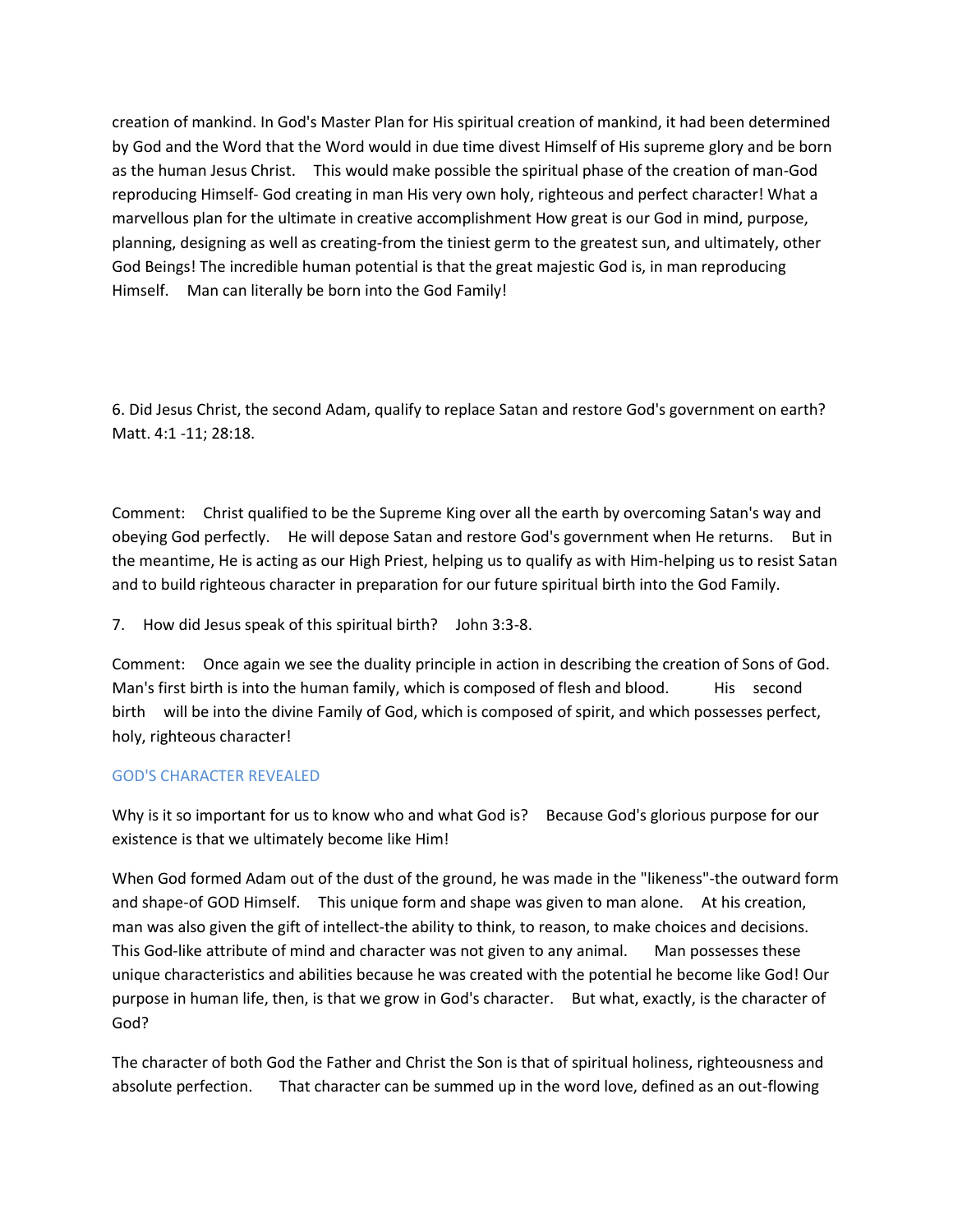concern for others. It is the way of "give," of serving, helping, sharing-the opposite of the "get" way of Satan the devil.

Since God possesses perfect, righteous character, He will never sin! God will not go contrary to the perfect, holy, spiritual law He set in living, active, inexorable motion to cause and produce all good. God has so set His will that He cannot sin, or transgress His Law (I John 3:9).

1. How does the Bible define the nature and character of God? I John 4:8, 16. What is the love of God? I John 5:3.

Comment: The spiritual Law of God enables us to know what God is like because it describes His character, which is summed up by the word LOVE!

2. How did Jesus summarize the Law of God? Matt. 22:36-40.

Comment: God's Law is further defined in the two Great Commandments: LOVE to God and LOVE to neighbour. God's Law is further divided into ten points by the Ten Commandments. The first four tell us how to love God, and the last six tell us how to love our neighbour-all fellow human beings.

3. What very important thing was Jesus prophesied to do regarding God's Law? Isaiah. 42:21. What are two examples of how Jesus "magnified" the Ten Commandments? Matt.5:21-22, 27-28.

Comment: When a spiritual "magnifying glass," so to speak, is put on the Ten Commandments, they are enlarged in spiritual principle into many more points. And in a larger sense, the entire Bible is a magnification of God's Law. The Law is the basis of all Scripture. It defines God's way of life-the way to peace, success, happiness, joy and eternal life. Notice how like God His Law really is.

4. Is the Law of God good? Rom. 7:12.

5. Is the Law of God just? Same verse.

6. Is the Law of God holy? Same verse.

7. Is the Law of God spiritual? Verse 14.

8. Is the law of God perfect? Ps. 19:7.

9. Will the character of God ever change? Mal. 3:6; Heb. 13:8. Therefore, is the Law of God- including all His commandments-unchanging and eternal, standing fast forever and ever: Ps. 111:7-8.

Comment: God is eternal and so is His Law, for the Law expresses the very character, the very nature, of God!

10. What are some of the divine characteristics or "fruits" of God's nature that begin to be exhibited by God's children after their begettal by His Spirit? Gal. 5:22-23; 2 Tim. 1:7.